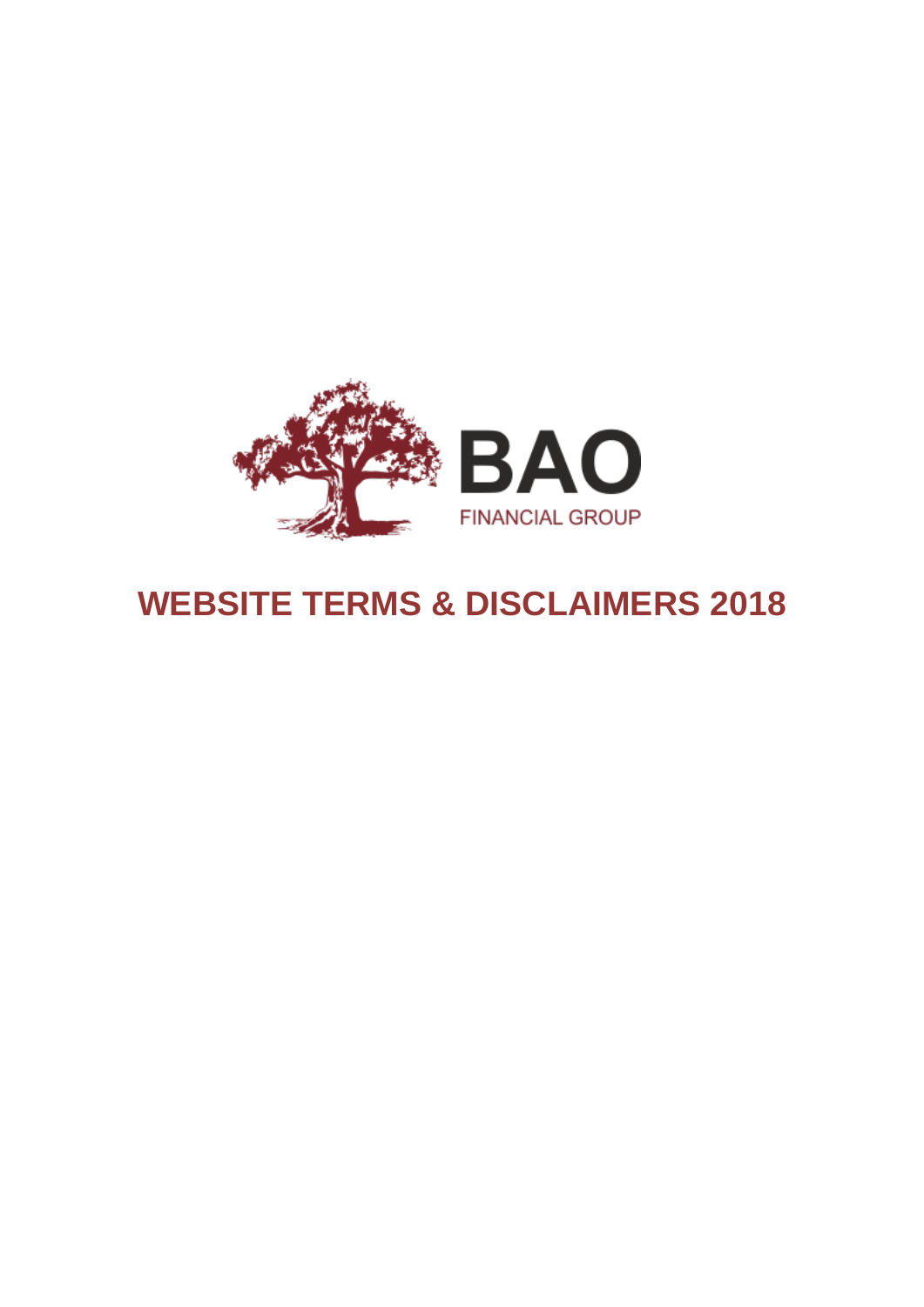#### **WEBSITE TERMS**

The information contained in this website is for general information purposes only. The information is provided by BAO Financial Group and while we endeavour to keep the information up to date and correct, we make no representations or warranties of any kind, express or implied, about the completeness, accuracy, reliability, suitability or availability with respect to the website or the information, products, services, or related graphics contained on the website for any purpose. Any reliance you place on such information is therefore strictly at your own risk.

In no event will we be liable for any loss or damage including without limitation, indirect or consequential loss or damage, or any loss or damage whatsoever arising from loss of data or profits arise out of, or in connection with, the use of this website.

Through this website you are able to link to other websites which are not under the control of BAO Financial Group. We have no control over the nature, content and availability of those sites. The inclusion of any links does not necessarily imply a recommendation or endorse the views expressed within them.

Every effort is made to keep the website up and running smoothly. However, BAO Financial Group takes no responsibility for, and will not be liable for, the website being temporarily unavailable due to technical issues beyond BAO Financial Group's control.

#### **LIMITED LIABILITY**

BAO Financial Group checks and updates the information and content on its website on a regular basis. However, it assumes no liability (and no third-party liability) for the correctness, reliability or completeness of the information provided. The information provided on this website as well as the legal notices may be changed at any time without prior notification. BAO Financial Group therefore recommends accessing and reading this document regularly in order to be familiar with possible changes. As a result, information once published on this website should not be understood to mean that matters have remained the same since publication or since the regulatory authority was notified or that the information is still up-to-date following its publication. The validity of the information and recommendations is limited to the point in time of their being issued and may change based on market developments and their targets. The information and opinions contained in these documents come from reliable sources. However, BAO Financial Group cannot give a guarantee of their accuracy.

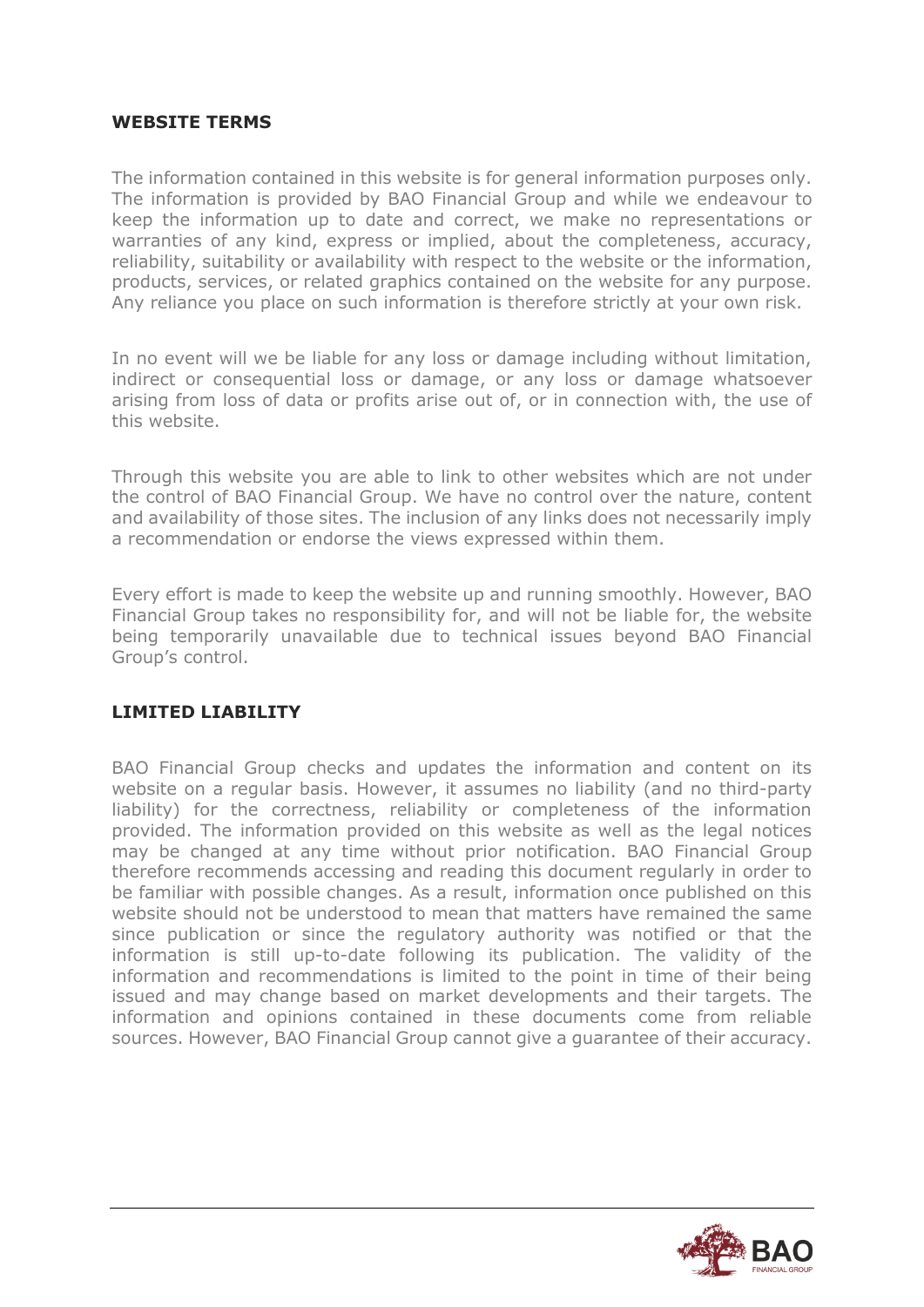### **COPYRIGHT-PROTECTED INFORMATION AND THE USE OF THIS WEBSITE**

The content and structure of this Website are protected by copyright. The reproduction of information or data – in particular, the use of texts, portions of texts or images – requires the prior consent of BAO Financial Group.

#### **PROCESSING OF PERSONAL DATA**

The party responsible for data processing is BAO Financial Group. We collect the following data from you to ensure that the information you receive is appropriate. If you intend to access information about certain products, we need to know your country of origin, whether or not you are a professional or well – informed investor, and information about which pages you have visited. However, your identity will remain anonymous. This data is collected solely for the purpose of giving you product profiles and service information suited to your country of origin and investor status. All your rights under Part III of The Processing of Personal Data Law 138 (I) 2001 - Rights of Data Subject, will be respected where you have the right to information, right to access and right to object.

Further to the above you have the right to file an objection against the use of the aforementioned personal data and to revoke your consent to the use of your data at any time free of charge by writing to the following e-mail address: [bao@baofinancial.com.](mailto:bao@baofinancial.com)

#### **LINKS TO OTHER WEBSITES**

The links to other websites on this website serve solely to indicate information that may be helpful for the user. However, BAO Financial Group emphasizes expressly that it has no control or influence whatsoever over the design or content of the linked websites. The company assumes no express or implied guarantee or liability for the content of such websites, including their accuracy, completeness, reliability or suitability for certain purposes. It assumes no liability for the authenticity of the documents on the internet. Links to other websites should therefore not be understood as either a recommendation or assumption of liability with regard to the information, opinions, ideas, products or services presented on such websites or as a guarantee pertaining to the content of such websites.

#### **NO RECOMMENDATION OR OFFER OF SERVICES**

The content of this website is intended for informative purposes only and does not constitute a business relationship. In particular, the information provided does not constitute legal or investment advice. You should not make a decision about a purchase or investment until you have seen the complete documents and fund offering memorandums, and have sought legal, tax and investment advice. The information provided on this website is not tailored or oriented to your personal situation. As a result, the information provided may be completely inappropriate

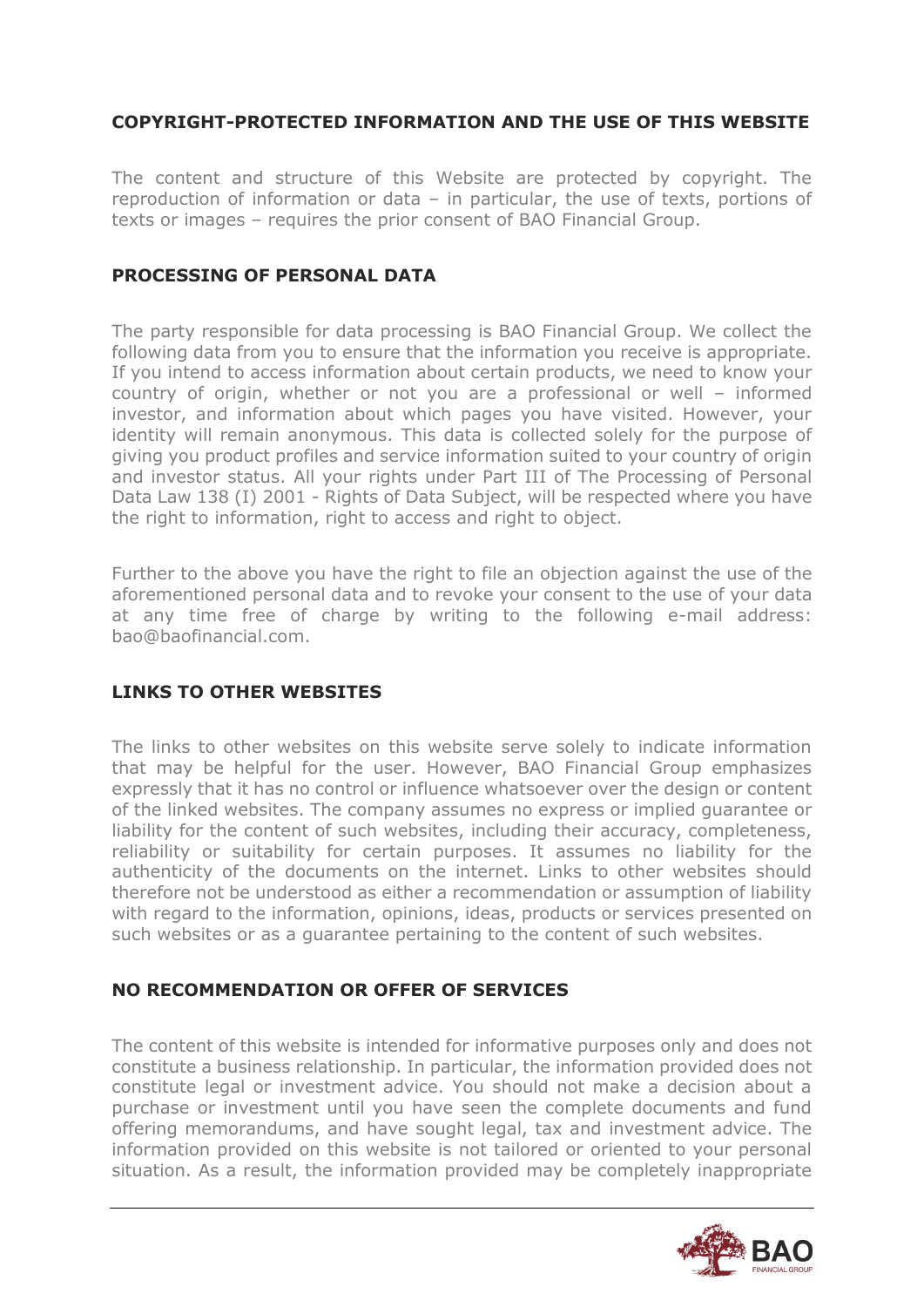or incorrect for your personal investment decisions. All data is intended solely for your information and does not constitute an offer or solicitation of an offer for the purchase or sale of certain products.

# **FORWARD-LOOKING STATEMENTS**

Please bear in mind that any forward-looking statements are merely forecasts and are subject to unexpected risks and uncertainties. They can therefore in no way be guaranteed. The value of investment products can rise or fall at any time. The future performance of investment products cannot be deduced by the indicated, historical development. As a result, good performance in the past is not a reliable indicator of positive value development in the future. Investments in foreign currencies may also be subject to exchange rate fluctuations and may correspondingly be associated with higher risks. BAO Financial Group can therefore neither ensure nor guarantee the maintenance or increase of the value of the invested capital.

## **LIMITATION OF LIABILITY AND VALIDITY**

BAO Financial Group cannot be made liable in the event of imprecise, incomplete or obsolete data, or in the event of the falsification of data. Furthermore, the information on this website relating to securities and financial services has only been checked with respect to compatibility with Cypriot law. In some foreign legal systems, the dissemination of such information may be subject to legal restrictions. Not all products are available in all countries. The following information is therefore not directed at natural persons or legal entities whose place of residence or business is subject to a foreign legal system in which the dissemination or use of such information would violate valid laws or regulations and subject BAO Financial Group to additional registration requirements.

#### **NOTICES FOR INVESTORS RELEVANT TO THE UNITED STATES OF AMERICA AND US PERSONS**

The information on this website is not intended for recipients in the United States of America. US persons (as defined in "Regulation S" of the US Securities Act of 1933) and persons who are residents of the United States of America may not use this website. Information on this website may not be forwarded to the United States of America. Securities, including investment fund shares for which information is provided on this website, are not and will not be registered in accordance with the US Securities Act of 1933. Furthermore, trading in these securities is not permitted pursuant to the US Commodities Exchange Act of 1936. The securities, including the investment fund shares, may not be offered or marketed in the United States of America, or offered or marketed to US citizens or persons resident in the United States of America.